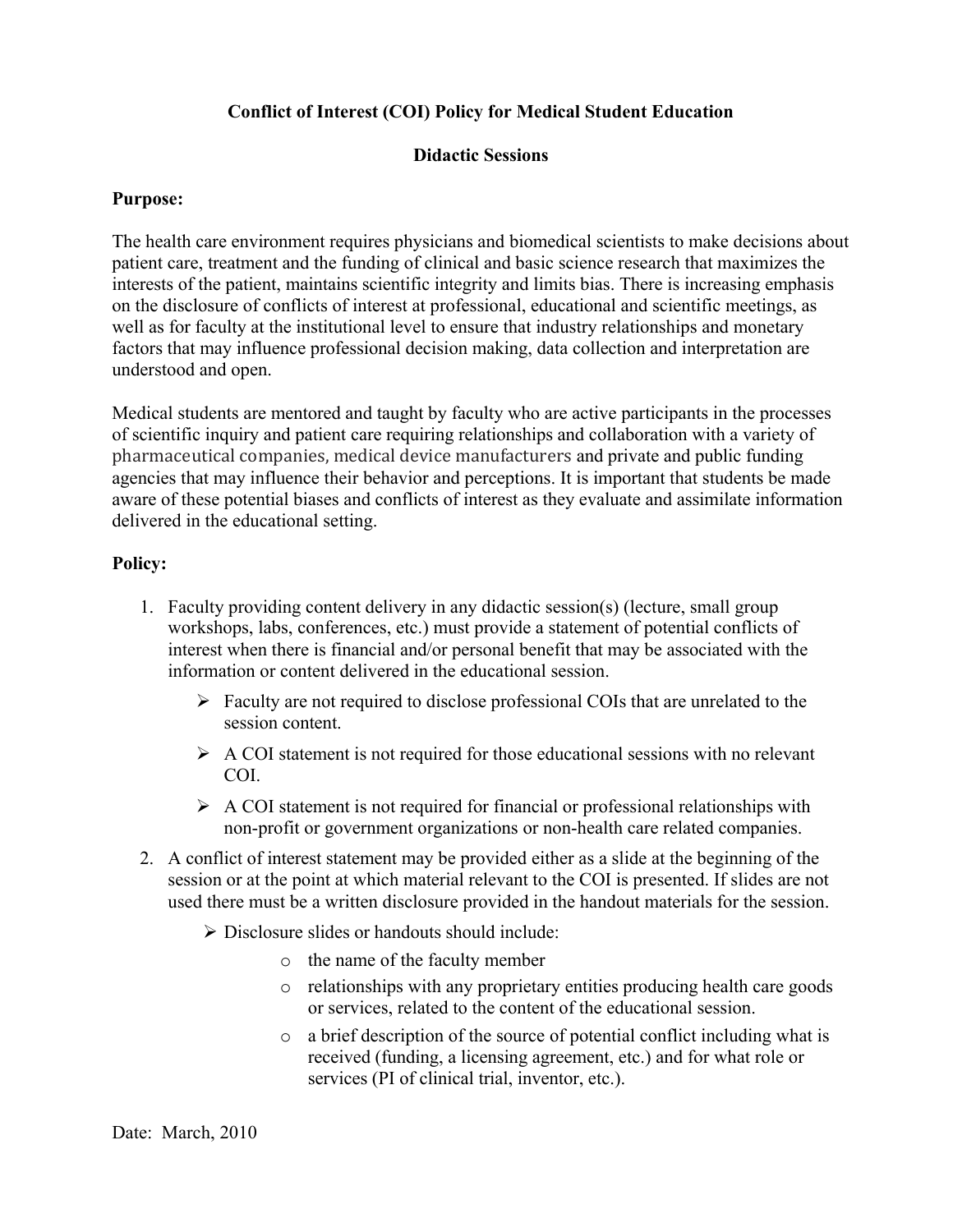# **ACCEPTABLE SAMPLE DISCLOSURES**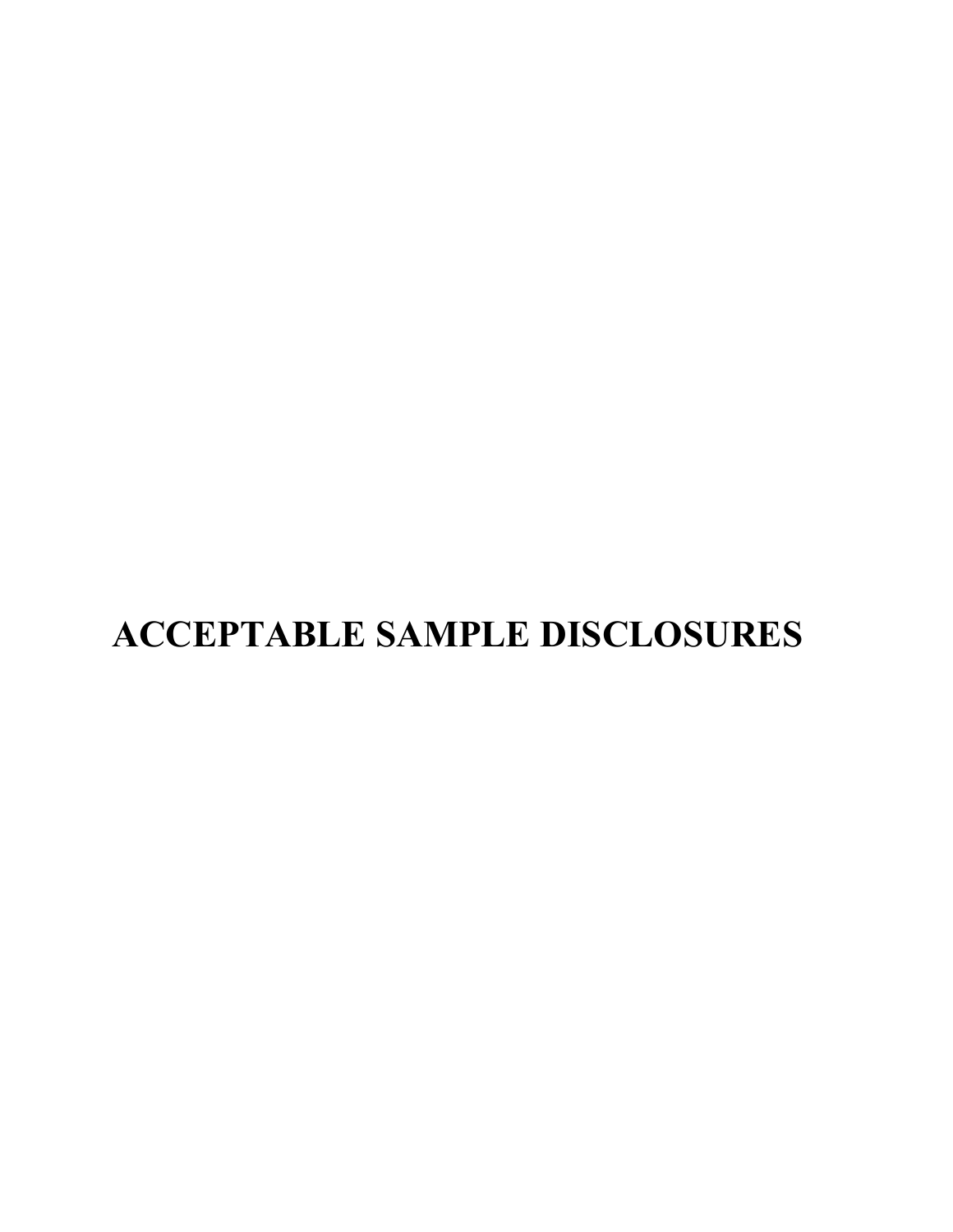

Disclosures: Dr. Arnsten has a license agreement with Shire Pharmaceuticals for the development of guanfacine (Intuniv) for the treatment of ADHD and related disorders. She does consulting, teaching and research with Shire in relationship to this invention. Dr. Arnsten is also trying to develop chelerythrine for the treatment of bipolar disorder, PTSD, and other stress-related disorders. We are looking for a company to develop this invention.

## **Faculty Disclosure**

### *Christopher H. van Dyck, MD*

**Dr van Dyck receives grant support from:**

**Pfizer Inc, Abbott Laboratories, Baxter Healthcare, GlaxoSmithKline, Medivation Inc, BristolMyersSquibb, Elan Pharmaceuticals, Eli Lilly and Co, and Wyeth Pharmaceuticals.**

**Dr van Dyck consults to: BristolMyersSquibb**